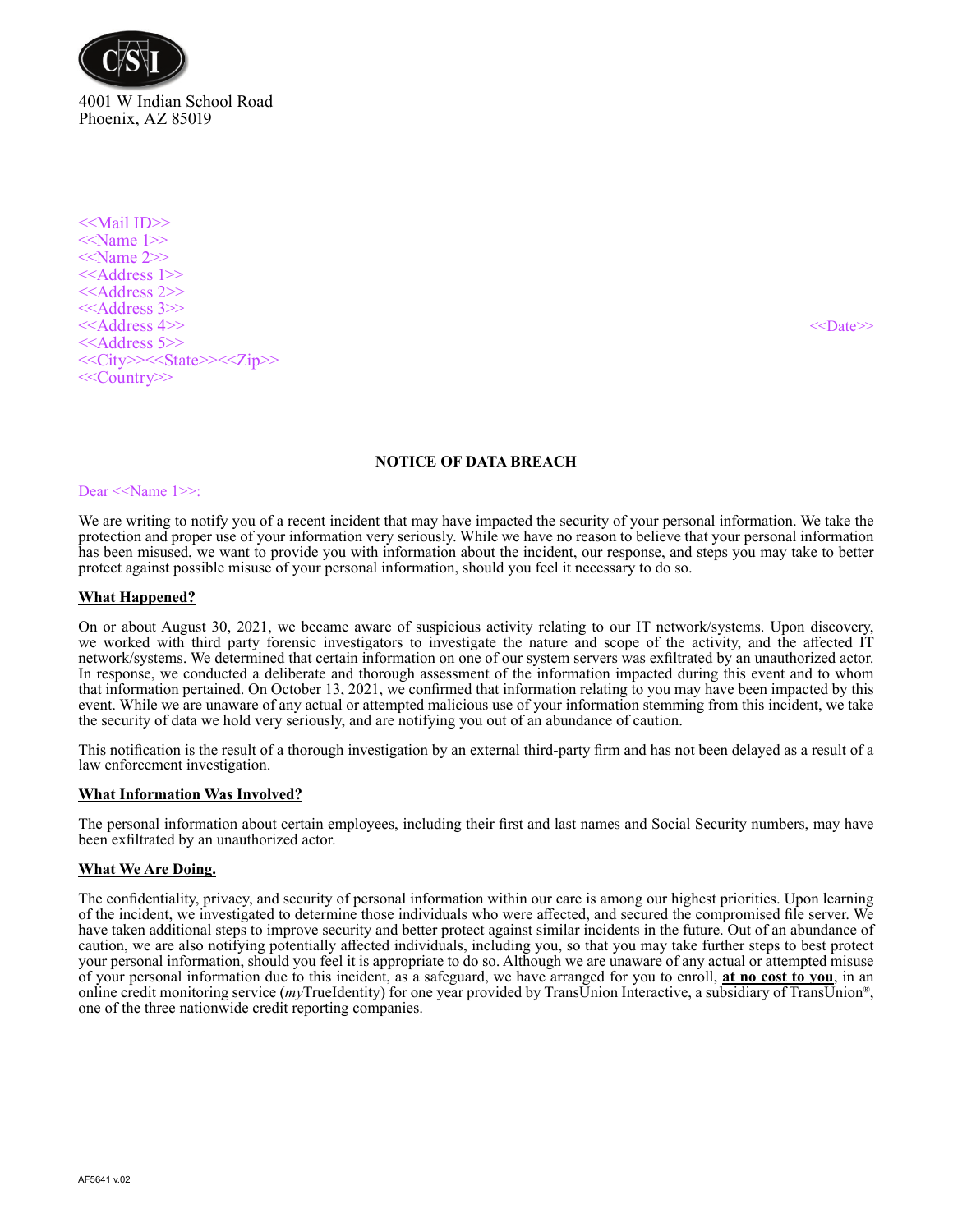To enroll in this service, go to the *my*TrueIdentity website at www.mytrueidentity.com and in the space referenced as "Enter Activation Code", enter the following 12-letter Activation Code <<Activation Code>> and follow the three steps to receive your credit monitoring service online within minutes.

If you do not have access to the Internet and wish to enroll in a similar offline, paper based, credit monitoring service, *via* U.S. Mail delivery, please call the TransUnion Fraud Response Services toll-free hotline at **1-855-288-5422**. When prompted, enter the following 6-digit telephone pass code << Insert static 6-digit Telephone Pass Code >> and follow the steps to enroll in the offline credit monitoring service, add an initial fraud alert to your credit file, or to speak to a TransUnion representative if you believe you may be a victim of identity theft. This service includes access to an identity restoration specialist that provides assistance in the event that your identity is compromised.

You can sign up for the online or offline credit monitoring service anytime between now and <<Enrollment Deadline>>. Due to privacy laws, we cannot register you directly. Please note that credit monitoring services might not be available for individuals who do not have a credit file with TransUnion, or an address in the United States (or its territories) and a valid Social Security number. Enrolling in this service will not affect your credit score.

Once you are enrolled, you will be able to obtain one year of unlimited access to your TransUnion credit report and credit score. The daily credit monitoring service will notify you if there are any critical changes to your credit file at TransUnion, including fraud alerts, new inquiries, new accounts, new public records, late payments, change of address and more. The service also includes access to an identity restoration program that provides assistance in the event that your identity is compromised to help you restore your identity and up to \$1,000,000 in identity theft insurance with no deductible. (Policy limitations and exclusions may apply.)

# **What You Can Do.**

Under U.S. law, a consumer is entitled to one free credit report annually from each of the three major credit reporting bureaus, Equifax, Experian, and TransUnion. To order your free credit report, visit www.annualcreditreport.com or call, toll-free, (877) 322-8228. You may also directly contact the three major credit-reporting bureaus listed below to request a free copy of your credit report.

Consumers have the right to place an initial or extended "fraud alert" on a credit file at no cost. An initial fraud alert is a 1-year alert that is placed on a consumer's credit file. Upon seeing a fraud alert display on a consumer's credit file, a business is required to take steps to verify the consumer's identity before extending new credit. If you are a victim of identity theft, you are entitled to an extended fraud alert, which is a fraud alert lasting seven years. Should you wish to place a fraud alert, please contact any one of the three major credit reporting bureaus listed below.

As an alternative to a fraud alert, consumers have the right to place a "credit freeze" on a credit report, which will prohibit a credit bureau from releasing information in the credit report without the consumer's express authorization. The credit freeze is designed to prevent credit, loans, and services from being approved in your name without your consent. However, you should be aware that using a credit freeze to take control over who gets access to the personal and financial information in your credit report may delay, interfere with, or prohibit the timely approval of any subsequent request or application you make regarding a new loan, credit, mortgage, or any other account involving the extension of credit. Pursuant to federal law, you cannot be charged to place or lift a credit freeze on your credit report. To request a security freeze, you will need to provide the following information:

- 1. Full name (including middle initial as well as Jr., Sr., II, III, etc.);
- 2. Social Security number;
- 3. Date of birth;
- 4. Addresses for the prior two to five years;
- 5. Proof of current address, such as a current utility bill or telephone bill;
- 6. A legible photocopy of a government-issued identification card (state driver's license or ID card, military identification, etc.); and
- 7. A copy of either the police report, investigative report, or complaint to a law enforcement agency concerning identity theft if you are a victim of identity theft.